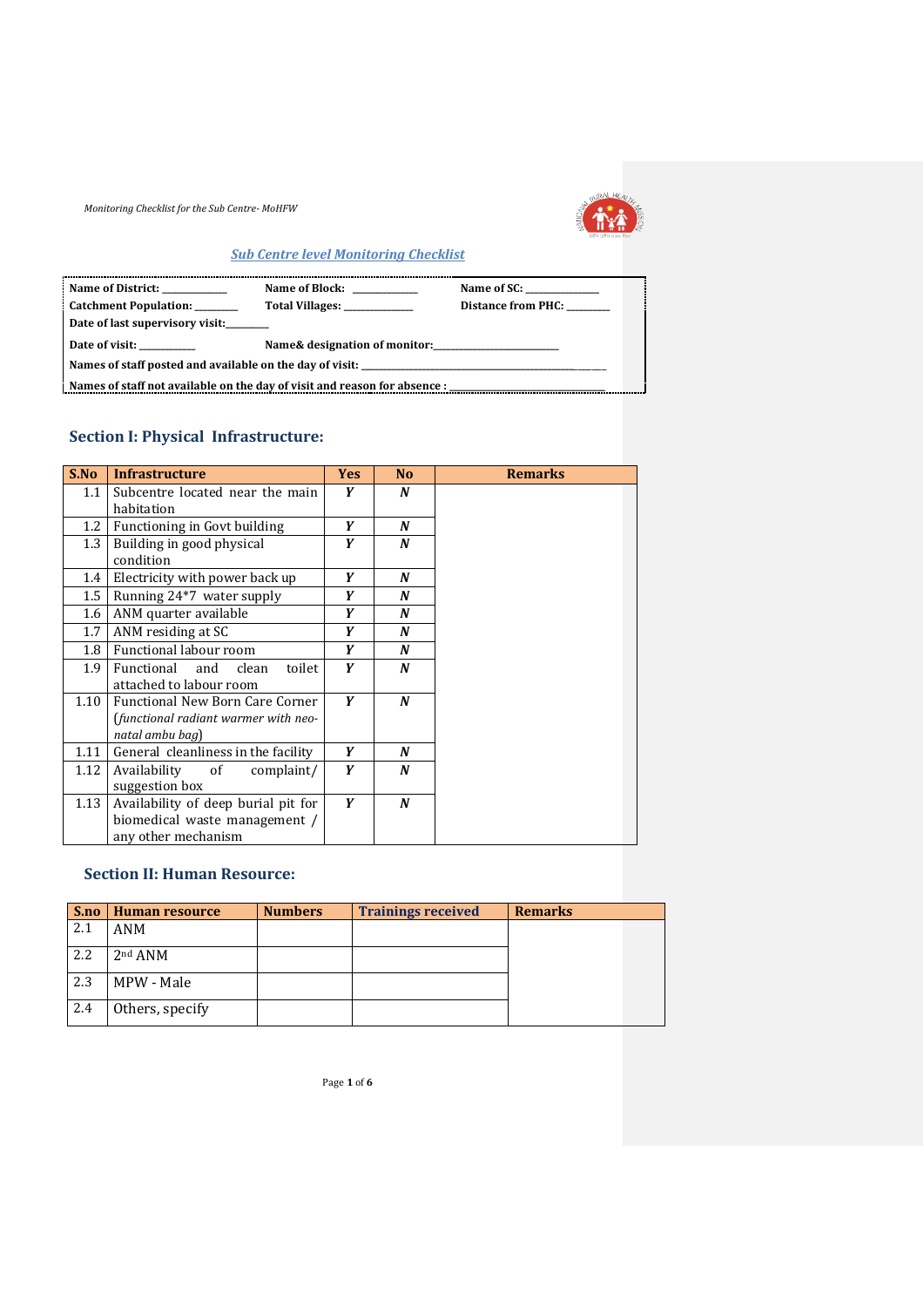

#### **Section III: Equipment :**

| S.N      | <b>Equipment</b>         | <b>Available and</b> | <b>Available</b>       | <b>Not</b>       | <b>Rema</b> |
|----------|--------------------------|----------------------|------------------------|------------------|-------------|
| $\Omega$ |                          | <b>Functional</b>    | but non-<br>functional | <b>Available</b> | rks         |
| 3.1      | Haemoglobinometer        |                      |                        |                  |             |
| 3.2      | Any other method for     |                      |                        |                  |             |
|          | Hemoglobin Estimation    |                      |                        |                  |             |
| 3.3      | Blood sugar testing kits |                      |                        |                  |             |
| 3.4      | BP Instrument and        |                      |                        |                  |             |
|          | Stethoscope              |                      |                        |                  |             |
| 3.5      | Delivery equipment       |                      |                        |                  |             |
| 3.6      | Neonatal ambu bag        |                      |                        |                  |             |
| 3.7      | Adult weighing machine   |                      |                        |                  |             |
| 3.8      | Infant/New born weighing |                      |                        |                  |             |
|          | machine                  |                      |                        |                  |             |
| 3.9      | Needle & Hub Cutter      |                      |                        |                  |             |
| 3.10     | Color coded bins         |                      |                        |                  |             |
| 3.11     | RBSK pictorial tool kit  |                      |                        |                  |             |

## **Section IV: Essential Drugs:**

| S.        | <b>Availability of sufficient</b> | <b>Yes</b> | <b>No</b> | <b>Remarks</b> |
|-----------|-----------------------------------|------------|-----------|----------------|
| <b>No</b> | number of essential Drugs         |            |           |                |
| 4.1       | <b>IFA</b> tablets                | Y          | N         |                |
| 4.2       | IFA syrup with dispenser          | Y          | N         |                |
| 4.3       | Vit A syrup                       | Y          | N         |                |
| 4.4       | ORS packets                       | Y          | N         |                |
| 4.5       | Zinc tablets                      | Y          | N         |                |
| 4.6       | Inj Magnesium Sulphate            | Y          | N         |                |
| 4.7       | Inj Oxytocin                      | Y          | N         |                |
| 4.8       | Misoprostol tablets               | Y          | N         |                |
| 4.9       | Antibiotics, if any, pls specify  | Y          | N         |                |
| 4.10      | Availability of drugs for         | Y          | N         |                |
|           | common ailments e.g PCM,          |            |           |                |
|           | metronidazole, anti-allergic      |            |           |                |
|           | drugs etc.                        |            |           |                |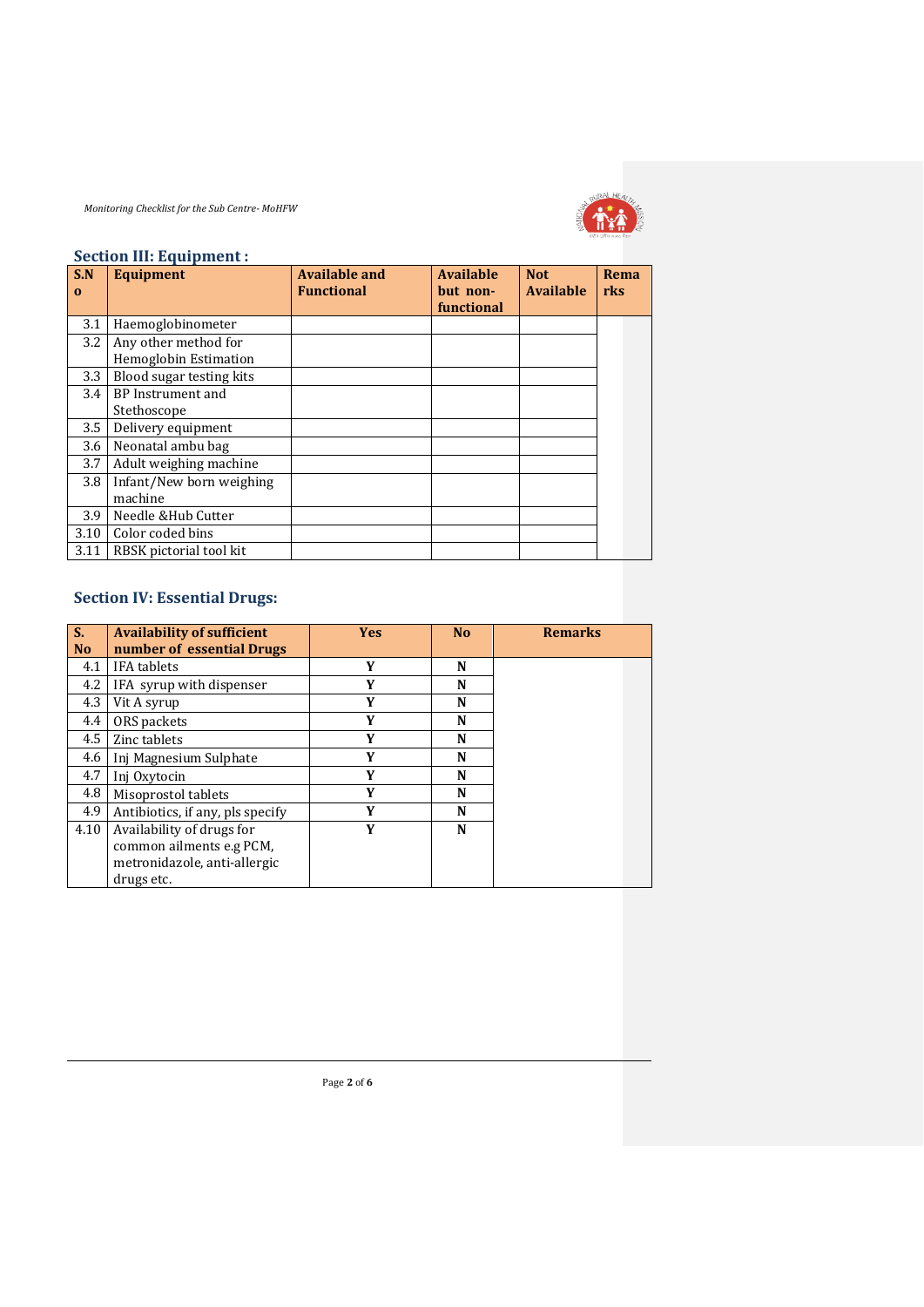

# **Section V: Essential Supplies**

| S.No | <b>Essential Medical Supplies</b> | <b>Yes</b> | N <sub>o</sub> | <b>Remarks</b> |
|------|-----------------------------------|------------|----------------|----------------|
| 5.1  | <b>Pregnancy testing Kits</b>     | v          | N              |                |
| 5.2  | Urine albumin and sugar           | v          | N              |                |
|      | testing kit                       |            |                |                |
| 5.3  | <b>OCPs</b>                       |            | N              |                |
| 5.4  | EC pills                          | v          | N              |                |
| 5.5  | <b>IUCDs</b>                      | v          | N              |                |
| 5.6  | Sanitary napkins                  |            | N              |                |

## **Section VI: Service Delivery in the last two quarters:**

| S.No  | <b>Service Utilization Parameter</b>                                   | Q1 | Q2 | <b>Remarks</b> |                                                                               |
|-------|------------------------------------------------------------------------|----|----|----------------|-------------------------------------------------------------------------------|
| 6.1   | Number of estimated pregnancies                                        |    |    |                |                                                                               |
| 6.2   | MCTS entry on percentage of women<br>registered in the first trimester |    |    |                | <b>Commented [RN1]:</b> Data will need to be taken from Distt/Block           |
| 6.3   | No. of pregnant women given IFA                                        |    |    |                | HQ                                                                            |
| 6.4   | Number of deliveries conducted at SC                                   |    |    |                |                                                                               |
| 6.5   | Number of deliveries conducted at<br>home                              |    |    |                |                                                                               |
| 6.6   | No. of neonates initiated breast<br>feeding within one hour            |    |    |                | Commented [RN2]: How to assess this?                                          |
| 6.7   | Number of children screened for<br>Defects at birth under RBSK         |    |    |                |                                                                               |
| 6.8   | No. of sick children referred                                          |    |    |                |                                                                               |
| 6.9   | No. of pregnant women referred                                         |    |    |                |                                                                               |
| 6.10  | ANC1 registration                                                      |    |    |                |                                                                               |
| 6.11  | ANC3 coverage                                                          |    |    |                |                                                                               |
| 6.12  | <b>ANC4 Coverage</b>                                                   |    |    |                |                                                                               |
| 6.13  | No. of IUCD insertions                                                 |    |    |                |                                                                               |
| 6.14  | No. of children fully immunized                                        |    |    |                |                                                                               |
| 6.14a | Measles coverage                                                       |    |    |                |                                                                               |
| 6.15  | No. of children given ORS + Zinc                                       |    |    |                |                                                                               |
| 6.16  | No. of children given Vitamin A                                        |    |    |                |                                                                               |
| 6.17  | No. of children given IFA Syrup                                        |    |    |                |                                                                               |
| 6.18  | No. of Maternal deaths recorded, if                                    |    |    |                |                                                                               |
|       | any                                                                    |    |    |                |                                                                               |
| 6.19  | No. of still birth recorded, if any                                    |    |    |                |                                                                               |
| 6.20  | Neonatal deaths recorded, if any                                       |    |    |                |                                                                               |
| 6.21  | Number of VHNDs attended                                               |    |    |                |                                                                               |
| 6.22  | Number of VHNSC meeting attended                                       |    |    |                |                                                                               |
| 6.23  | Service delivery data submitted for                                    |    |    |                |                                                                               |
|       | <b>MCTS</b> updation                                                   |    |    |                | <b>Commented [RN3]:</b> Will this be answered in Y/N or is it<br>quantifiable |

Page **3** of **6**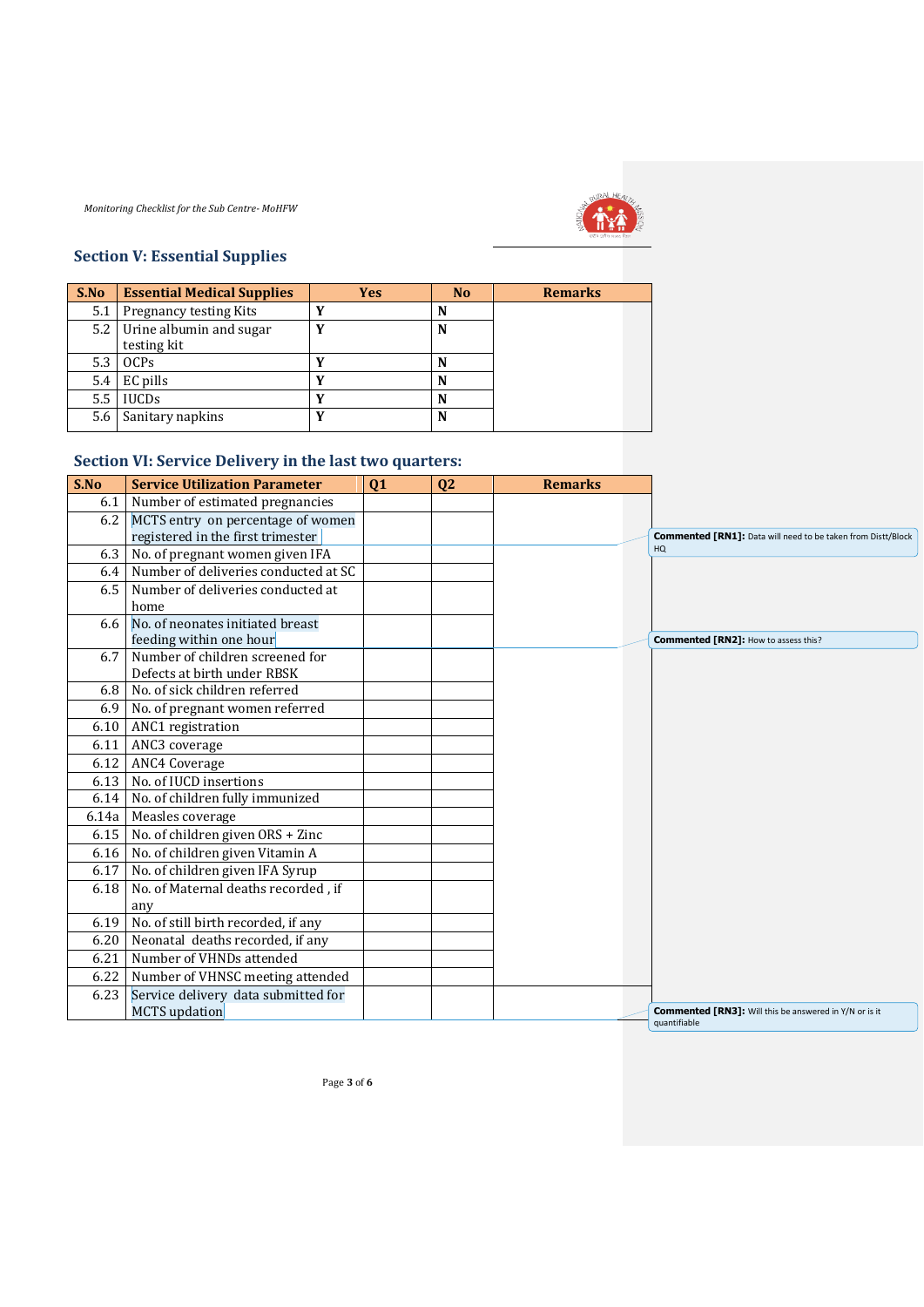

# **Section VII: Quality parameters of the facility:**

|      | Through probing questions and demonstrations assess whether the ANM know how to |   |                  |              |   |  |                                            |  |  |             |  |
|------|---------------------------------------------------------------------------------|---|------------------|--------------|---|--|--------------------------------------------|--|--|-------------|--|
| S.No | <b>Essential Skill Set</b>                                                      |   | <b>Knowledge</b> | <b>Skill</b> |   |  |                                            |  |  | Rema<br>rks |  |
| 7.1  | Correctly measure BP                                                            | Y | N                | Y            | N |  |                                            |  |  |             |  |
| 7.2  | Correctly measure hemoglobin                                                    | Y | N                | Y            | N |  |                                            |  |  |             |  |
| 7.3  | Correctly measure urine albumin and<br>protein                                  | Y | N                | Y            | N |  |                                            |  |  |             |  |
| 7.4  | Identify high risk pregnancy                                                    | Y | N                | Y            | N |  |                                            |  |  |             |  |
| 7.5  | Awareness on referral PHC and FRU                                               | Y | N                | Y            | N |  |                                            |  |  |             |  |
| 7.6  | Correct use of partograph                                                       | Y | N                | Y            | N |  |                                            |  |  |             |  |
| 7.7  | Provide essential newborn                                                       | Y | $\mathbf N$      | Y            | N |  |                                            |  |  |             |  |
|      | care(thermoregulation, breastfeeding and<br>asepsis)                            |   |                  |              |   |  |                                            |  |  |             |  |
| 7.8  | Correctly insert IUCD                                                           | Y | $\mathbf N$      | Y            | N |  |                                            |  |  |             |  |
| 7.9  | Correctly administer vaccine                                                    | Y | N                | Y            | N |  |                                            |  |  |             |  |
| 7.10 | Adherence to IMEP protocols                                                     | Y | N                | Y            | N |  |                                            |  |  |             |  |
| 7.11 | Segregation of waste in colour coded bins                                       | Y | N                | Y            | N |  |                                            |  |  |             |  |
| 7.12 | Guidance/ Support for breast feeding<br>method                                  | Y | $\mathbf N$      | Y            | N |  |                                            |  |  |             |  |
| 7.13 | Correctly identifies signs of Pneumonia and<br>dehydration                      | Y | N                | Y            | N |  |                                            |  |  |             |  |
| 7.14 | Awareness on Immunization Schedule                                              | Y | $\mathbf N$      | Y            | N |  | <b>Commented [RN4]: Just the knowledge</b> |  |  |             |  |
| 7.15 | Awareness on site of administration of                                          | Y | N                | Y            | N |  |                                            |  |  |             |  |
|      | vaccine                                                                         |   |                  |              |   |  | <b>Commented [RN5]: same</b>               |  |  |             |  |
| 7.16 | Functionality of AVD system                                                     | Y | N                | Y            | N |  | <b>Commented [RN6]: What skill?</b>        |  |  |             |  |

#### **Section VIII: Record Maintenance:**

| Sl. No | <b>Record</b>                                                   | <b>Available and</b><br>Upto-date and<br>correctly filled | <b>Available</b><br>but non-<br>maintained | <b>Not</b><br>Avail<br>able | <b>Remarks</b> |
|--------|-----------------------------------------------------------------|-----------------------------------------------------------|--------------------------------------------|-----------------------------|----------------|
| 8.1    | Untied funds expenditure<br>(Rs 10,000-Check %)<br>expenditure) |                                                           |                                            |                             |                |
| 8.2    | Annual maintenance grant<br>(Rs 10,000-Check %)<br>expenditure) |                                                           |                                            |                             |                |
| 8.3    | Payments under JSY                                              |                                                           |                                            |                             |                |
| 8.4    | VHND plan                                                       |                                                           |                                            |                             |                |
| 8.5    | VHSNC meeting minutes<br>and action taken                       |                                                           |                                            |                             |                |
| 8.6    | Eligible couple register                                        |                                                           |                                            |                             |                |
| 8.7    | MCH register (as per GOI)                                       |                                                           |                                            |                             |                |
| 8.8    | Delivery Register as per<br><b>GOI</b> format                   |                                                           |                                            |                             |                |

Page **4** of **6**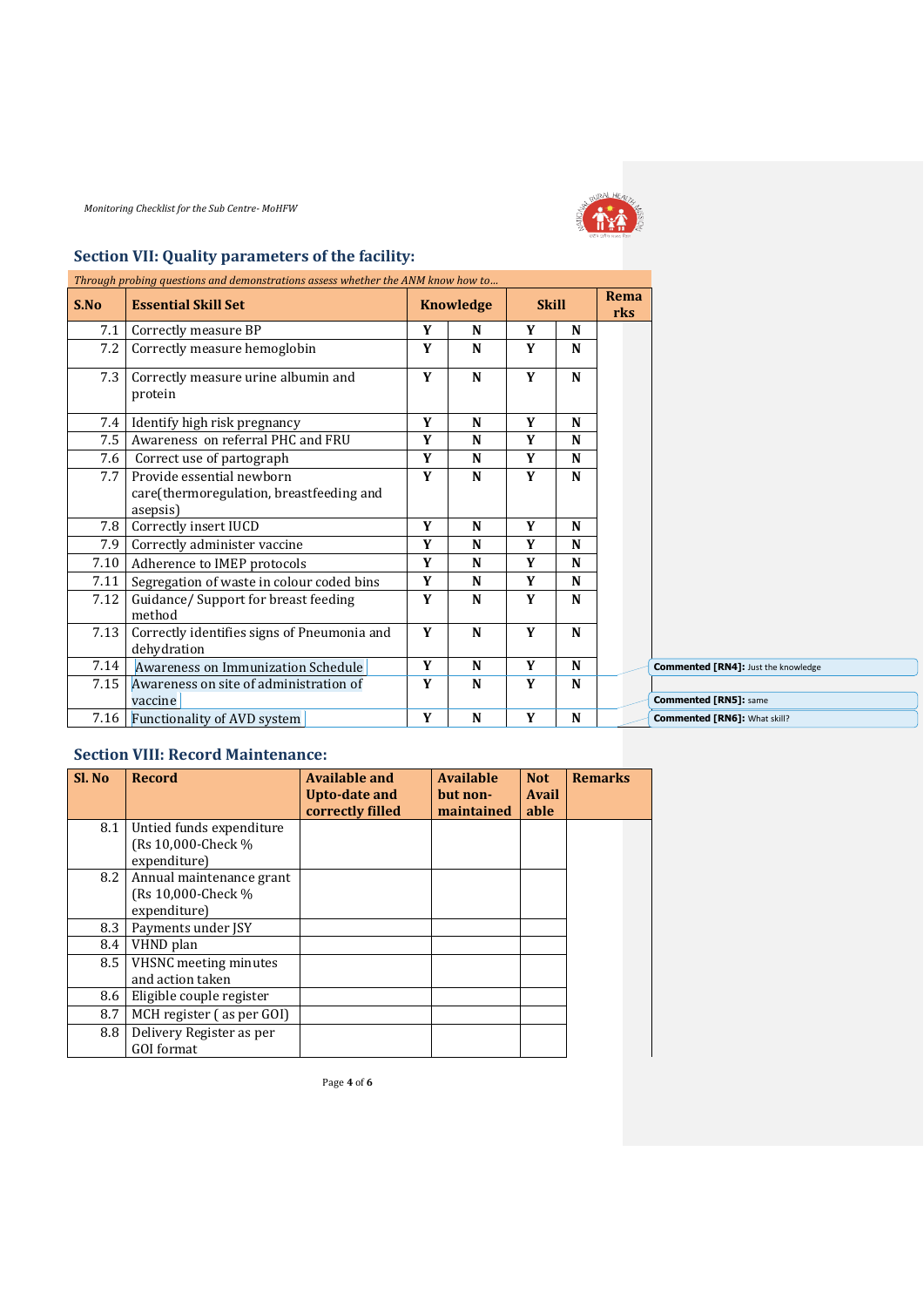

|      |                               |  | sha mën savo fim |
|------|-------------------------------|--|------------------|
| 8.9  | Stock register                |  |                  |
| 8.10 | Due lists                     |  |                  |
| 8.11 | MCP cards                     |  |                  |
| 8.12 | Village register              |  |                  |
| 8.13 | Referral Registers (In and    |  |                  |
|      | Out)                          |  |                  |
| 8.14 | List of families with 0-6     |  |                  |
|      | years children under RBSK     |  |                  |
| 8.15 | Line listing of severely      |  |                  |
|      | anemic pregnant women         |  |                  |
| 8.16 | <b>Updated Microplan</b>      |  |                  |
| 8.17 | Vaccine supply for each       |  |                  |
|      | session day (check            |  |                  |
|      | availability of all vaccines) |  |                  |
| 8.18 | Due list and work plan        |  |                  |
|      | received from MCTS Portal     |  |                  |
|      | through Mobile/               |  |                  |
|      | Physically                    |  |                  |

## **Section IX: Referral Linkages in last two quarters:**

| S.<br>no |                | <b>Mode of</b><br><b>Transport</b><br>(Specify Govt./<br>pvt) | No. of women<br>transported<br>during<br><b>ANC/INC/PNC</b> | No. of sick<br><i>infants</i><br>transported | No. of<br>children<br>1-6 years | <b>Free/Paid</b> |
|----------|----------------|---------------------------------------------------------------|-------------------------------------------------------------|----------------------------------------------|---------------------------------|------------------|
|          | Home to        |                                                               |                                                             |                                              |                                 |                  |
| 9.1      | facility       |                                                               |                                                             |                                              |                                 |                  |
| 9.2      | Inter facility |                                                               |                                                             |                                              |                                 |                  |
|          | Facility to    |                                                               |                                                             |                                              |                                 |                  |
|          | Home (drop     |                                                               |                                                             |                                              |                                 |                  |
| 9.3      | back)          |                                                               |                                                             |                                              |                                 |                  |

**Section X: IEC display:** 

| S. no | <b>Material</b>                | <b>Yes</b>   | N <sub>0</sub> | <b>Remarks</b> |
|-------|--------------------------------|--------------|----------------|----------------|
| 10.1  | Approach roads have            |              | N              |                |
|       | directions to the sub centre   |              |                |                |
| 10.2  | Citizen Charter                | Y            | N              |                |
| 10.3  | Timings of the Sub Centre      | Y            | N              |                |
| 10.4  | Visit schedule of "ANMs"       | Y            | N              |                |
| 10.5  | Area distribution of the ANMs/ | V            | N              |                |
|       | VHND plan                      |              |                |                |
| 10.6  | <b>SBA Protocol Posters</b>    | $\mathbf{v}$ | N              |                |
| 10.7  | ISSK entitlements              | v            | N              |                |
| 10.8  | Immunization Schedule          | v            | N              |                |
| 10.9  | ISY entitlements               | v            | N              |                |
| 10.10 | Other related IEC material     | v            | N              |                |

Page **5** of **6**